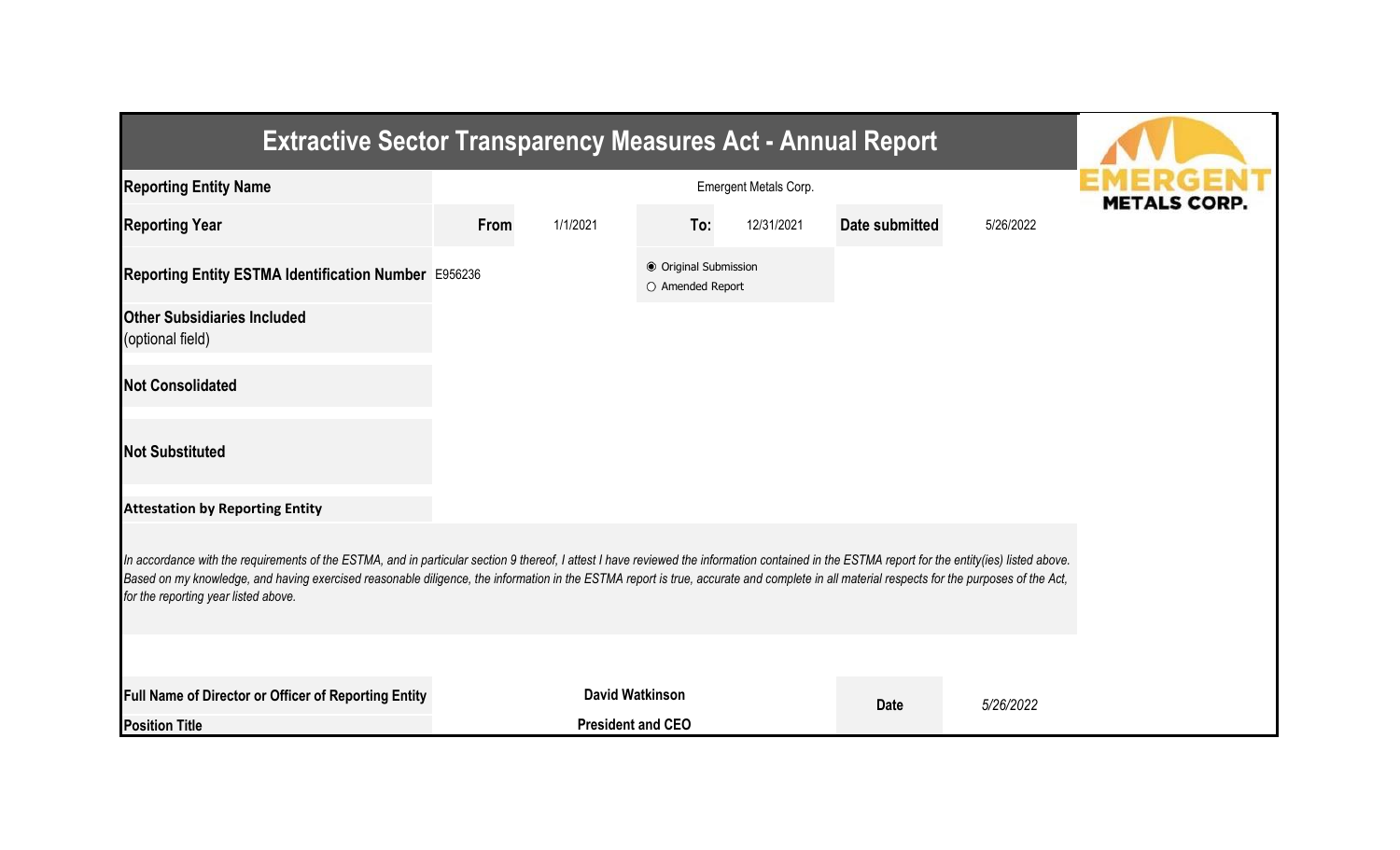| To:<br><b>Reporting Year</b><br>From:<br>1/1/2021<br>12/31/2021<br>Currency of the Report USD<br><b>Reporting Entity Name</b><br>Emergent Metals Corp.<br><b>Reporting Entity ESTMA</b><br>E956236<br><b>Identification Number</b><br><b>Subsidiary Reporting Entities (if</b><br>necessary)<br><b>Payments by Payee</b><br>Departments, Agency, etc<br>within Payee that Received<br><b>Total Amount paid to</b><br>Infrastructure<br>Royalties<br><b>Dividends</b><br>Country<br>Payee Name <sup>1</sup><br><b>Taxes</b><br>Fees<br><b>Production Entitlements</b><br><b>Bonuses</b><br>Payee<br><b>Improvement Payments</b><br>Payments <sup>2</sup><br>U.S. Department of the Interior Bureau of Land Management<br>123,933<br>123,933 Claim Maintenance Fees<br>United States of America | Extractive Sector Transparency Measures Act - Annual Report |  |  |  |  |  |  |  |  |  |  |                     |  |
|-----------------------------------------------------------------------------------------------------------------------------------------------------------------------------------------------------------------------------------------------------------------------------------------------------------------------------------------------------------------------------------------------------------------------------------------------------------------------------------------------------------------------------------------------------------------------------------------------------------------------------------------------------------------------------------------------------------------------------------------------------------------------------------------------|-------------------------------------------------------------|--|--|--|--|--|--|--|--|--|--|---------------------|--|
|                                                                                                                                                                                                                                                                                                                                                                                                                                                                                                                                                                                                                                                                                                                                                                                               |                                                             |  |  |  |  |  |  |  |  |  |  |                     |  |
|                                                                                                                                                                                                                                                                                                                                                                                                                                                                                                                                                                                                                                                                                                                                                                                               |                                                             |  |  |  |  |  |  |  |  |  |  |                     |  |
|                                                                                                                                                                                                                                                                                                                                                                                                                                                                                                                                                                                                                                                                                                                                                                                               |                                                             |  |  |  |  |  |  |  |  |  |  | Notes <sup>34</sup> |  |
|                                                                                                                                                                                                                                                                                                                                                                                                                                                                                                                                                                                                                                                                                                                                                                                               |                                                             |  |  |  |  |  |  |  |  |  |  |                     |  |
|                                                                                                                                                                                                                                                                                                                                                                                                                                                                                                                                                                                                                                                                                                                                                                                               |                                                             |  |  |  |  |  |  |  |  |  |  |                     |  |
|                                                                                                                                                                                                                                                                                                                                                                                                                                                                                                                                                                                                                                                                                                                                                                                               |                                                             |  |  |  |  |  |  |  |  |  |  |                     |  |
|                                                                                                                                                                                                                                                                                                                                                                                                                                                                                                                                                                                                                                                                                                                                                                                               |                                                             |  |  |  |  |  |  |  |  |  |  |                     |  |
|                                                                                                                                                                                                                                                                                                                                                                                                                                                                                                                                                                                                                                                                                                                                                                                               |                                                             |  |  |  |  |  |  |  |  |  |  |                     |  |
|                                                                                                                                                                                                                                                                                                                                                                                                                                                                                                                                                                                                                                                                                                                                                                                               |                                                             |  |  |  |  |  |  |  |  |  |  |                     |  |
|                                                                                                                                                                                                                                                                                                                                                                                                                                                                                                                                                                                                                                                                                                                                                                                               |                                                             |  |  |  |  |  |  |  |  |  |  |                     |  |
|                                                                                                                                                                                                                                                                                                                                                                                                                                                                                                                                                                                                                                                                                                                                                                                               |                                                             |  |  |  |  |  |  |  |  |  |  |                     |  |
|                                                                                                                                                                                                                                                                                                                                                                                                                                                                                                                                                                                                                                                                                                                                                                                               |                                                             |  |  |  |  |  |  |  |  |  |  |                     |  |
|                                                                                                                                                                                                                                                                                                                                                                                                                                                                                                                                                                                                                                                                                                                                                                                               |                                                             |  |  |  |  |  |  |  |  |  |  |                     |  |
|                                                                                                                                                                                                                                                                                                                                                                                                                                                                                                                                                                                                                                                                                                                                                                                               |                                                             |  |  |  |  |  |  |  |  |  |  |                     |  |
|                                                                                                                                                                                                                                                                                                                                                                                                                                                                                                                                                                                                                                                                                                                                                                                               |                                                             |  |  |  |  |  |  |  |  |  |  |                     |  |
|                                                                                                                                                                                                                                                                                                                                                                                                                                                                                                                                                                                                                                                                                                                                                                                               |                                                             |  |  |  |  |  |  |  |  |  |  |                     |  |
|                                                                                                                                                                                                                                                                                                                                                                                                                                                                                                                                                                                                                                                                                                                                                                                               |                                                             |  |  |  |  |  |  |  |  |  |  |                     |  |
|                                                                                                                                                                                                                                                                                                                                                                                                                                                                                                                                                                                                                                                                                                                                                                                               |                                                             |  |  |  |  |  |  |  |  |  |  |                     |  |
|                                                                                                                                                                                                                                                                                                                                                                                                                                                                                                                                                                                                                                                                                                                                                                                               |                                                             |  |  |  |  |  |  |  |  |  |  |                     |  |
|                                                                                                                                                                                                                                                                                                                                                                                                                                                                                                                                                                                                                                                                                                                                                                                               |                                                             |  |  |  |  |  |  |  |  |  |  |                     |  |
|                                                                                                                                                                                                                                                                                                                                                                                                                                                                                                                                                                                                                                                                                                                                                                                               |                                                             |  |  |  |  |  |  |  |  |  |  |                     |  |
|                                                                                                                                                                                                                                                                                                                                                                                                                                                                                                                                                                                                                                                                                                                                                                                               |                                                             |  |  |  |  |  |  |  |  |  |  |                     |  |
|                                                                                                                                                                                                                                                                                                                                                                                                                                                                                                                                                                                                                                                                                                                                                                                               |                                                             |  |  |  |  |  |  |  |  |  |  |                     |  |
|                                                                                                                                                                                                                                                                                                                                                                                                                                                                                                                                                                                                                                                                                                                                                                                               |                                                             |  |  |  |  |  |  |  |  |  |  |                     |  |
| <b>Additional Notes:</b>                                                                                                                                                                                                                                                                                                                                                                                                                                                                                                                                                                                                                                                                                                                                                                      |                                                             |  |  |  |  |  |  |  |  |  |  |                     |  |